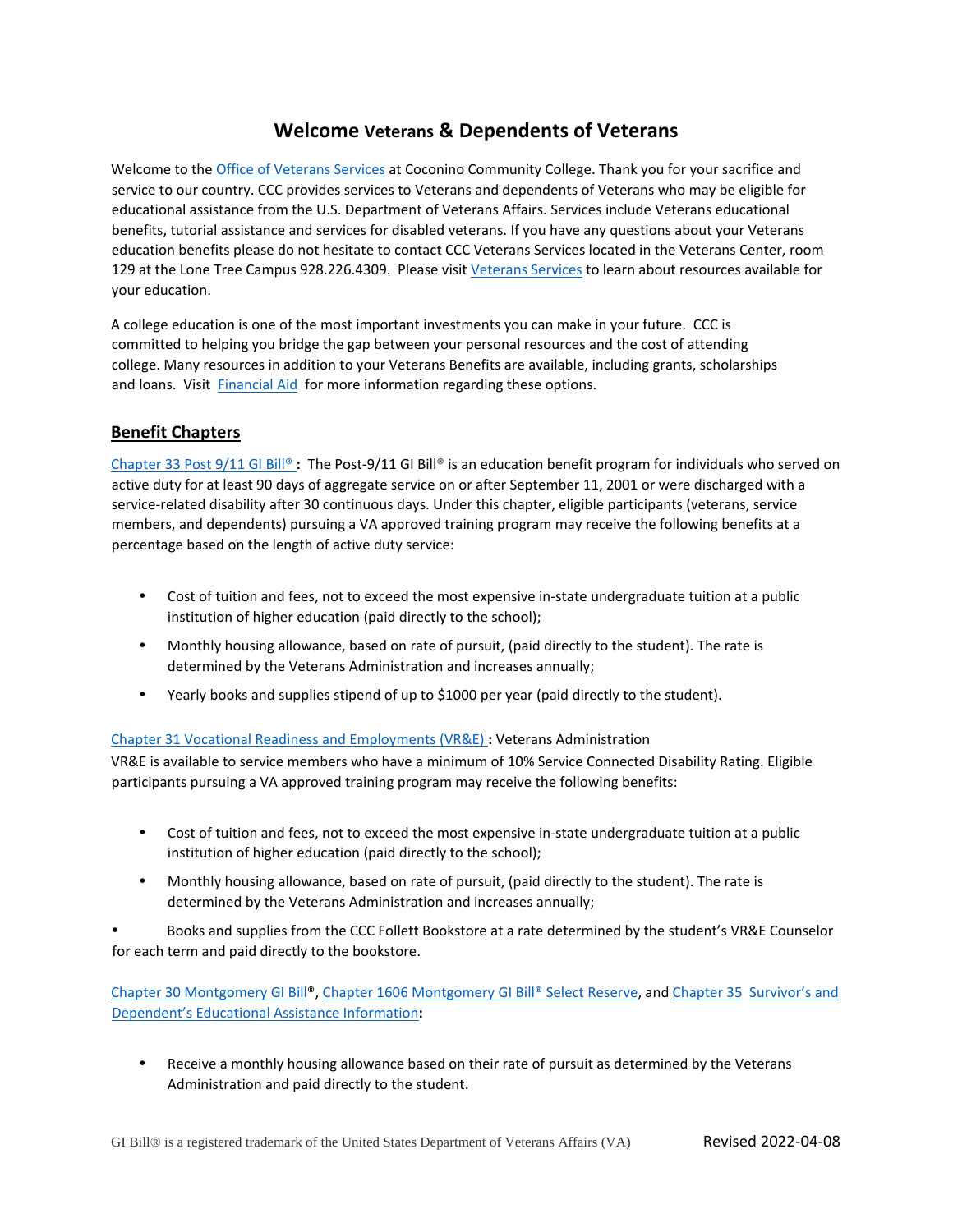## **[Military Tuition Assistance](https://www.dantes.doded.mil/FinancialAid/MilitaryTuitionAssistance.html) (TA) Program Informatio[n](https://www.dantes.doded.mil/FinancialAid/MilitaryTuitionAssistance.html)**

- Cost of tuition for approved courses not to exceed \$250 per credit with an annual ceiling of \$4,500.
- TA funds are earned by the student on a proportional basis through the 60 percent point of attendance of the period for which the funds were provided. For example, if the student has attended 35.5% of the semester, they have earned 35.5% of their TA funds. If the student has attended 60.1% of the semester they have earned 100% of their TA funds.

Specific questions about eligibility for VA benefits should be addressed to the VA at <https://www.va.gov/education/>

Apply for Veteran Educational Benefits a[t https://www.va.gov/education/how-to-apply/](https://www.va.gov/education/how-to-apply/)

If you are eligible for the GI Bill® benefit, or any other VA Education Benefits, you are also encouraged to complete the Free Application for Federal Student Aid (FAFSA) form each academic year.

CCC Veteran students may submit completed paperwork to Coconino Community College Veterans Services by [Secure Upload;](https://upload.coconino.edu/sites/veteran-services/Lists/Veteran%20Services%20Secure%20Upload%20Form/NewForm.aspx) in person at the Lone Tree Campus; or by mail:

CCC Veterans Center 2800 S Lone Tree Rd Flagstaff, AZ 86005

If you are a first time user of VA Education Benefits, you must first apply for benefits on the [CCC's Veteran Forms](https://www.coconino.edu/va/veteran-forms)  [page](https://www.coconino.edu/va/veteran-forms) or the [Veterans On-Line Application.](https://www.va.gov/education/how-to-apply/) If you have not yet applied to CCC, you may do so by completing the [CCC Admissions Application.](https://www.coconino.edu/apply-now)

### **Required Paperwork**

**First time user:**

- Copy of DD 214 (Member 4 copy Ch 33, 30)
- DD 2384 Form Notice of Basic Eligibility (NOBE) (Ch 1606 Reserve/Guard Unit this form can be picked up from their units Educational Officer or at **ARNG-National Guard Benefits Online**
- VA Certificate of Eligibility (required for all chapters[\)](https://www.nationalguard.com/benefits)
- [Request for Certification of Educational Benefits](https://spforms.coconino.edu/sites/veteran-services/default.aspx) [\(](https://spforms.coconino.edu/sites/veteran-services/default.aspx)required for all chapters)
- [Veterans Promissory Note](https://spforms.coconino.edu/sites/veteran-services/default.aspx) (required for Ch 30, 35, & 1606)

The **Request for Certification of Educational Benefits** and **Veteran Promissory Note** forms are needed in order for a "hold" to be placed on the student's account that will prevent courses from being dropped for non-payment. They also serve the purpose of notifying the SCO of the intent to use VA benefits for the term. These forms may be located a[t Veteran Forms.](https://spforms.coconino.edu/sites/veteran-services/default.aspx)

### **Required Paperwork**

**Continuing Students:**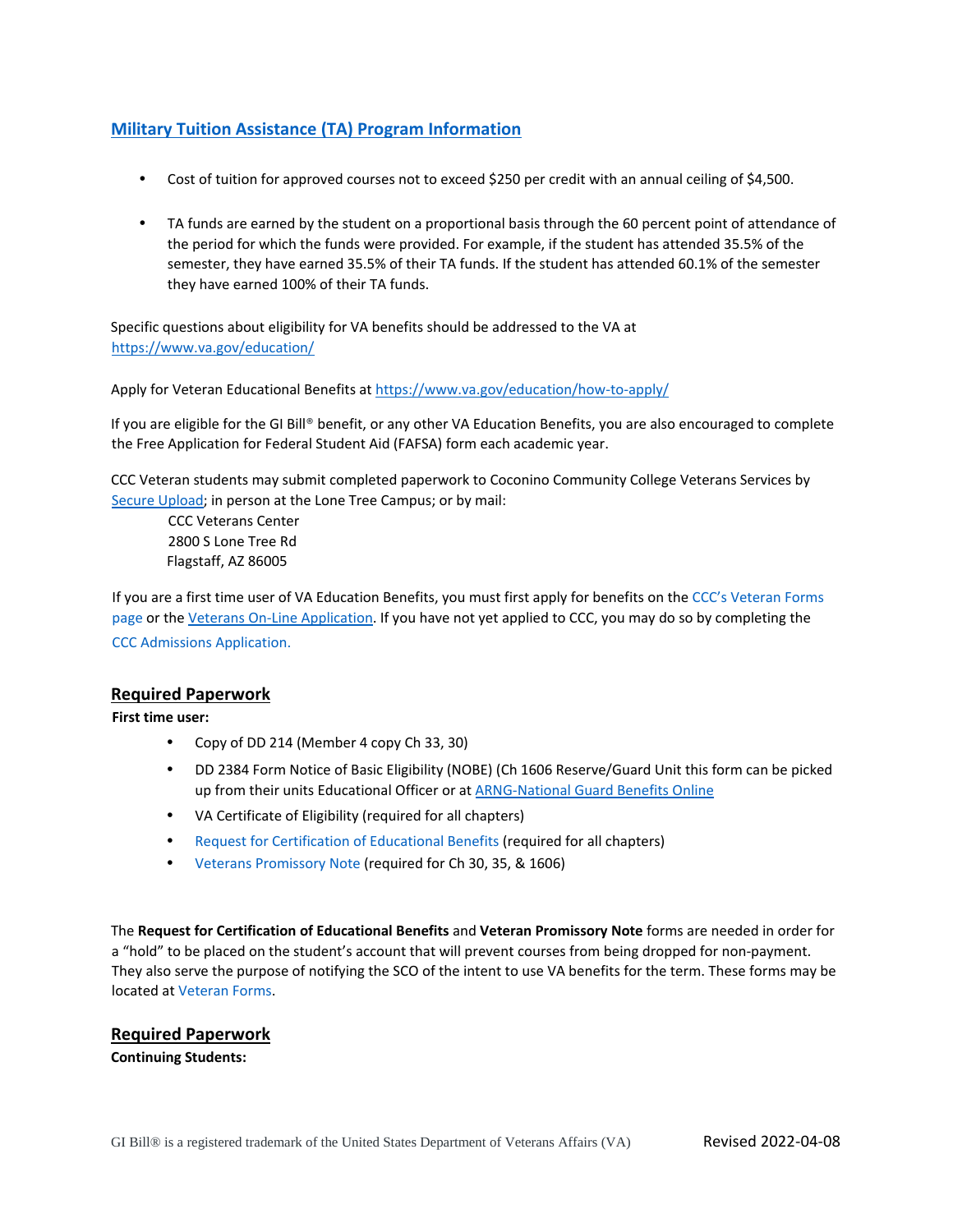Students, who have received Veterans benefits at CCC previously, must complete the Request for Certification of Educational Benefits form (required for all chapters) **each semester** in order for certification of courses with the VA. For Chapters 30, 35 and 1606 the Veteran Promissory Note is also required. All Veteran Forms can be located o[n Veteran Forms.](https://spforms.coconino.edu/sites/veteran-services/default.aspx)

### **Required Paperwork**

#### **Transfer Students:**

This process is for transferring students from another college or university where they have already used VA educational benefits. Students may submit completed paperwork to Coconino Community College Veterans Services by **Secure Upload**; in person at the Lone Tree Campus; or by mail:

CCC Veterans Center 2800 S Lone Tree Rd Flagstaff, AZ 86005

- [CCC Admissions Application](https://www.coconino.edu/apply-now) [\(I](https://www.coconino.edu/apply-now)f you attended CCC previously check with Registration and Enrollment Services to determine if a new Admissions Application is necessary)
- [VA Form 22-1995](https://www.va.gov/find-forms/about-form-22-1995/) (Ch 33, 30, 1606)
- [VA Form 22-5495](https://www.va.gov/find-forms/about-form-22-5495/) (Ch 35)
- [Request for Certification of Educational Benefits](https://spforms.coconino.edu/sites/veteran-services/default.aspx) [\(](https://spforms.coconino.edu/sites/veteran-services/default.aspx)Required for all chapters)
- [CCC Veteran Promissory Note](https://spforms.coconino.edu/sites/veteran-services/default.aspx) (Ch 30, 35 and 1606)
- Official academic transcripts from **all** previously attended colleges, universities, and trade/vocational schools regardless of whether Veteran's educational benefits were used at the institution. Joint Services Transcripts from military training are required as well. Prior to any certification, all official transcripts must be received and evaluated by CCC's Registration and Enrollment Services. Please allow two weeks from the receipt of the official academic transcript(s) to be evaluated. All applicable credit hours for your degree/program will be transferred.

**General information:** New applicants please allow 6 to 8 weeks for your paperwork to process through the Department of Veterans Administration once it leaves our office.

**Changes:** As required by law, changes must be reported to our office immediately. This includes name, address, telephone number, degree changes, and class schedule changes (class additions and withdrawals) and National Guard/Reservists mobilizations. Please contact CCC's Veteran Services for procedures in case of military activation.

**Concurrent Enrollments:** A student may take courses at more than one school that apply to his or her degree plan. The school that will grant the degree is the student's "primary" school. All other schools are "secondary" schools. The primary school will send a Concurrent Enrollment Letter (a Parent Letter) to the secondary school to certify his or her VA benefits for courses taken at the secondary school. Students must request an official transcript be sent to the primary institution once grades have posted for the term.

**Class time frame:** Please be advised of classes that have different start and end dates. For example, our "Fast Track" classes might be 8 weeks or just a weekend long. The VA treats each course you are enrolled in as a separate unit and pays your benefits accordingly. When the course ends, it is no longer counted by the VA as part of your enrollment. See chart below to determine Rate of Pursuit.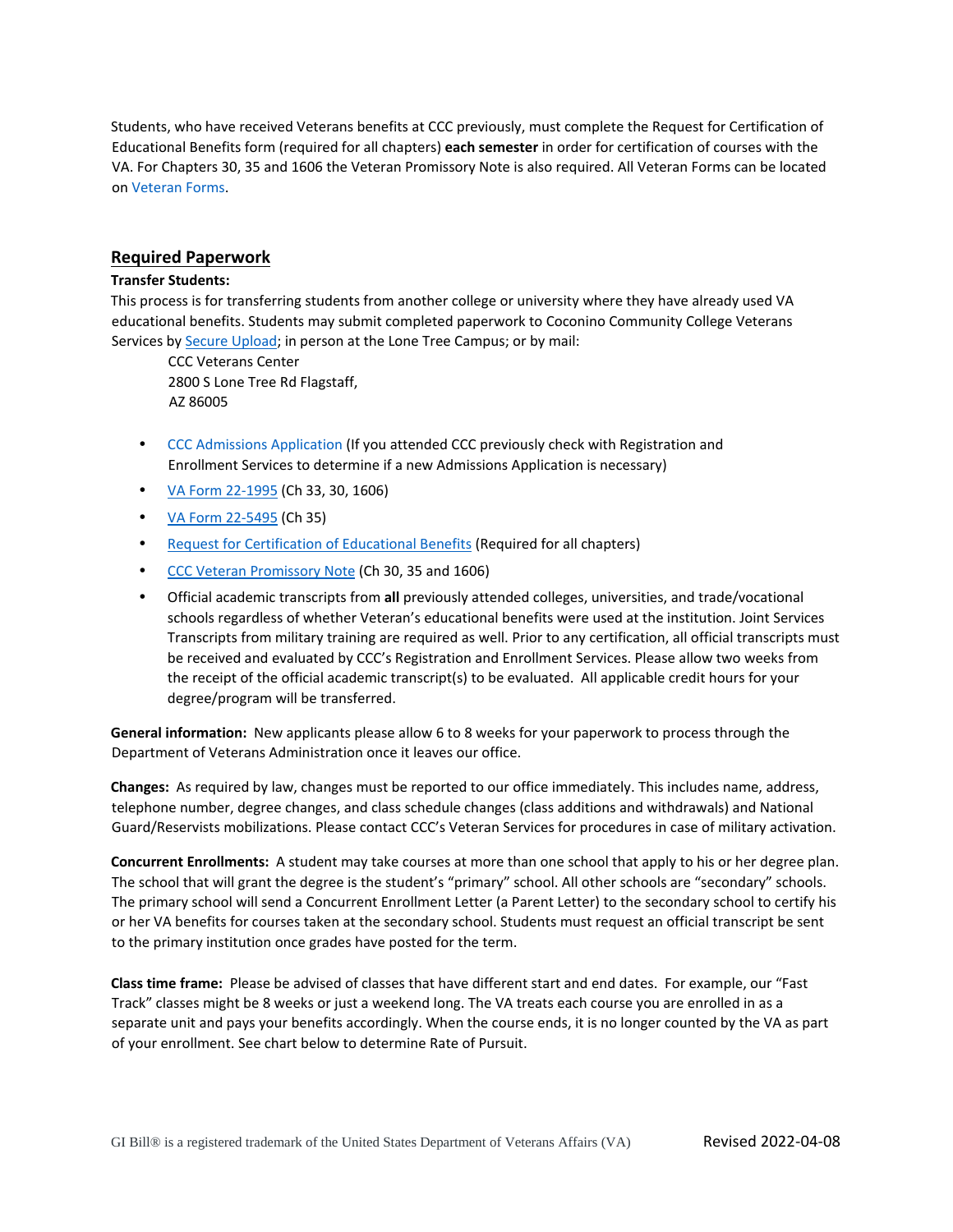|                      |                | <b>WEEKS PER SEMESTER</b> |           |           |           |           |           |                |                |           |                   |                |           |                |              |  |
|----------------------|----------------|---------------------------|-----------|-----------|-----------|-----------|-----------|----------------|----------------|-----------|-------------------|----------------|-----------|----------------|--------------|--|
| Semester<br>Hours by | 15<br>to<br>19 | 14                        | 13        | 12        | 11        | 10        | 9         | 8              | $\overline{7}$ | 6         | 5                 | $\overline{4}$ | 3         | $\overline{2}$ | $\mathbf{1}$ |  |
| $12+$                | <b>FT</b>      | <b>FT</b>                 | <b>FT</b> | <b>FT</b> | <b>FT</b> | <b>FT</b> | <b>FT</b> | <b>FT</b>      | <b>FT</b>      | <b>FT</b> | <b>FT</b>         | <b>FT</b>      | <b>FT</b> | <b>FT</b>      | FT.          |  |
| 11                   | 3/4            | FT.                       | <b>FT</b> | <b>FT</b> | <b>FT</b> | <b>FT</b> | <b>FT</b> | <b>FT</b>      | FT.            | <b>FT</b> | <b>FT</b>         | <b>FT</b>      | <b>FT</b> | <b>FT</b>      | <b>FT</b>    |  |
| 10                   | 3/4            | <b>FT</b>                 | <b>FT</b> | <b>FT</b> | <b>FT</b> | <b>FT</b> | <b>FT</b> | <b>FT</b>      | <b>FT</b>      | <b>FT</b> | <b>FT</b>         | <b>FT</b>      | <b>FT</b> | <b>FT</b>      | <b>FT</b>    |  |
| 9                    | 3/4            | 3/4                       | <b>FT</b> | <b>FT</b> | <b>FT</b> | <b>FT</b> | <b>FT</b> | <b>FT</b>      | <b>FT</b>      | <b>FT</b> | <b>FT</b>         | <b>FT</b>      | <b>FT</b> | <b>FT</b>      | FT.          |  |
| 8                    | 1/2            | 3/4                       | 3/4       | <b>FT</b> | <b>FT</b> | <b>FT</b> | FT.       | <b>FT</b>      | <b>FT</b>      | <b>FT</b> | <b>FT</b>         | <b>FT</b>      | <b>FT</b> | <b>FT</b>      | <b>FT</b>    |  |
| $\overline{7}$       | 1/2            | 3/4                       | 3/4       | 3/4       | 3/4       | FT.       | FT.       | <b>FT</b>      | FT.            | <b>FT</b> | <b>FT</b>         | <b>FT</b>      | <b>FT</b> | FT             | FT.          |  |
| 6                    | 1/2            | 1/2                       | 1/2       | 3/4       | 3/4       | 3/4       | <b>FT</b> | <b>FT</b>      | FT.            | <b>FT</b> | <b>FT</b>         | <b>FT</b>      | <b>FT</b> | <b>FT</b>      | <b>FT</b>    |  |
| 5                    | 1/2            | 1/2                       | 1/2       | 1/2       | 1/2       | 3/4       | 3/4       | 3/4            | FT.            | <b>FT</b> | <b>FT</b>         | <b>FT</b>      | <b>FT</b> | <b>FT</b>      | FT.          |  |
| 4                    | 1/2            | 1/2                       | 1/2       | 1/2       | 1/2       | 1/2       | 1/2       | 3/4            | 3/4            | <b>FT</b> | FT.               | <b>FT</b>      | <b>FT</b> | <b>FT</b>      | FT.          |  |
| $\overline{3}$       | 1/4            | 1/4                       | 1/2       | <1/2      | 1/2       | 1/2       | <1/2      | 1/2            | 1/2            | 3/4       | 3/4               | <b>FT</b>      | <b>FT</b> | <b>FT</b>      | <b>FT</b>    |  |
| $\overline{2}$       | 1/4            | 1/4                       | 1/4       | 1/4       | 1/4       | 1/4       | <1/2      | $\langle 1/2 $ | 1/2            | 1/2       | $\vert 1/2 \vert$ | 3/4            | <b>FT</b> | <b>FT</b>      | <b>FT</b>    |  |
| $\mathbf{1}$         | 1/4            | 1/4                       | 1/4       | 1/4       | 1/4       | 1/4       | 1/4       | 1/4            | 1/4            | 1/4       | 1/4               | 1/2            | 1/2       | 3/4            | FT.          |  |

## **Undergraduate Credit Hour Equivalency Table**

**Dropping classes**: CCC must report any changes in enrollment to the VA. This has an impact on your benefits. Please contact the Veterans Center before you drop a class. If you have an extenuating reason to drop a class, we need to report that to the VA. Otherwise, they may require you to return all the money that was received for that class from the first day of school. Please be aware if you drop a course, or courses, the VA will calculate the amount of tuition that you earned prior to the withdrawal. The VA will then access a debt to the school for the unearned amount of tuition paid to CCC. CCC will then bill you for that amount.

**Monthly Certification:** Chapters 30, 33, and 1606 students must verify their enrollment monthly by **W**eb **A**utomated **V**erification of **E**nrollment (**WAVE**) or by **I**nteractive **V**oice **R**esponse (**IVR**). The preferred method is WAVE, which includes features not in IVR. **WAVE** allows students to verify their enrollment on the Internet[. WAVE](https://www.gibill.va.gov/wave/index.do) is the Education Service web site.

Students can verify their enrollment on, or after, the **last** calendar day of each month. You must have a current or active benefit award in order to verify enrollment. Active records are those with activity in the last 12 months.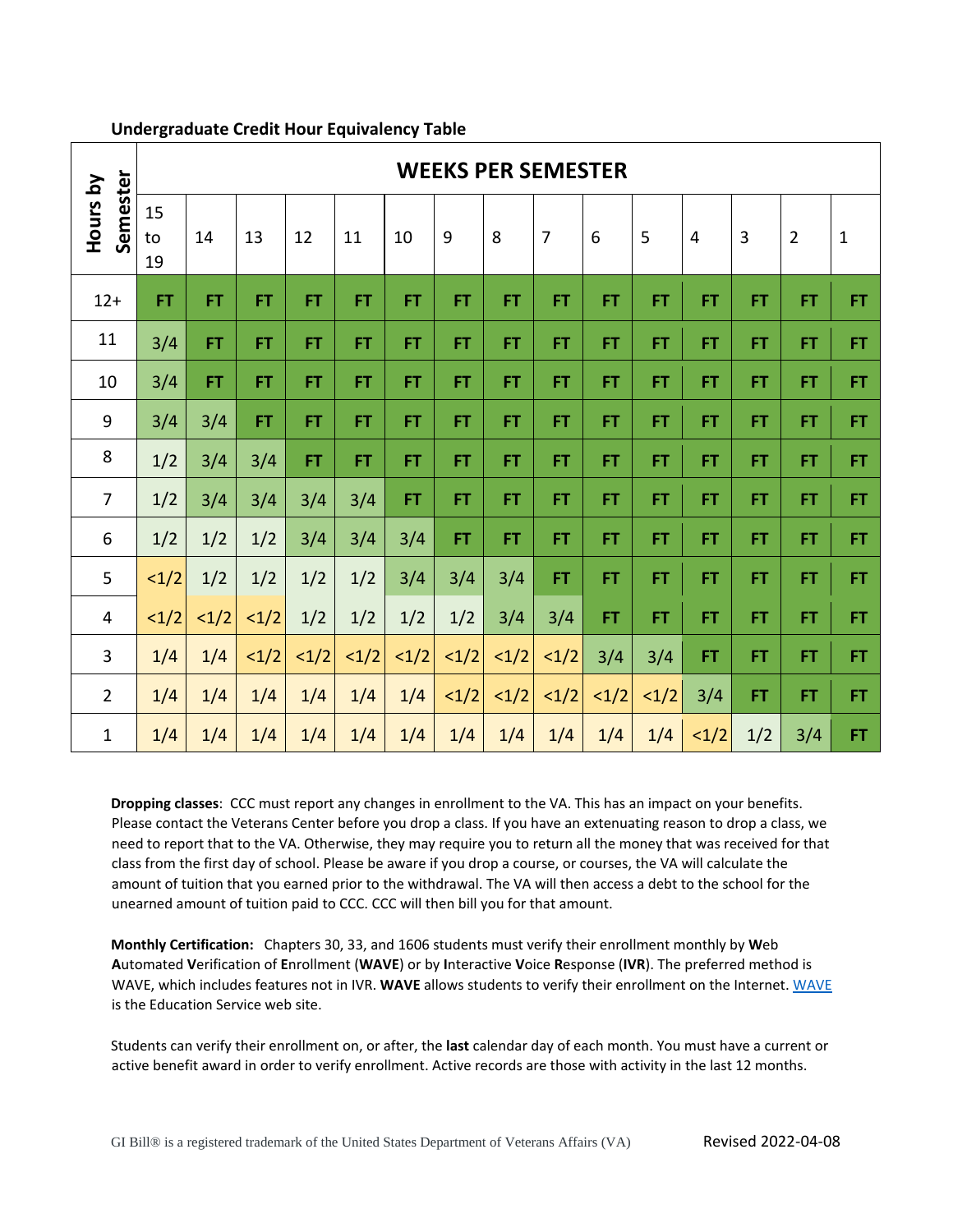Housing benefits are always paid one month in arrears. Your housing allowance payment is for the previous month of enrollment.

Th[e WAVE](https://www.gibill.va.gov/wave/index.do) system permits students to perform a multitude of functions. For instance, students may:

- Verify that their enrollment has not changed
- Report a change in their enrollment
- Change their mailing address
- Initiate or change their direct deposit information
- View their enrollment period and monthly benefit amount
- View their remaining entitlement
- Sign up for a monthly e-mail reminder

**IVR** allows students to "phone in" (**1‐877‐823‐2378**) their monthly verification if there are no changes to the enrollment during the previous month. If there were, changes in the enrollment the student must use the WAVE system or speak with an Education Case Manager at 1-888-442-4551. The monthly verification of enrollment procedure has not been adopted for chapters 31 and 35.

**Tutorial Assistance**: This is for students who are using educational benefits and need tutoring during the semester. Students can receive additional VA assistance to defer the expenses incurred for tutoring services. To utilize this, the student must obtain a letter from the instructor indicating the exact tutoring needed, select a tutor and submit the VA Tutorial Assistance form, 22-1990t, to the Veteran Services Office, Coconino Community College, at the Lone Tree campus. The amount paid is at the rate of the monthly tutoring cost not to exceed \$100.00 per calendar month. The maximum amount payable is \$1200.00 with the first \$600 coming from the VA and the last \$600 being deducted from the student's remaining entitlement. Dependent students, Chapter 35, receive up to \$1200 without entitlement being charged.

### **Tuition Postponement**

*Per Title 38 United States Code Section 3679(e),* CCC will not impose any penalty, including assessment of late fees, the denial of access to classes, libraries, or other institutional facilities, or the requirement that a covered individual borrow additional funds, because of the individual's inability to meet the financial obligations to the institution due to the delayed disbursement of eligible funds from VA under Chapter 31 or 33. A covered individual is any individual who is entitled to educational assistance under Chapter 31, Vocational Readiness and Employment, or Chapter 33, Post-9/11 GI Bill® benefits. Covered individuals must have a Certificate of Eligibility on file and have requested to use entitlement by submitting a Request for Certification of Education Benefits form.

Individuals utilizing benefits under **Chapter 30 Montgomery GI Bill®** or **Chapter 35 Survivor's and Dependent's Educational Assistance** program benefits, must also have a Certificate of Eligibility on file and have requested to use entitlement by submitting a Request for Certification of Education Benefits form. In addition, [a CCC Veteran](https://spforms.coconino.edu/sites/veteran-services/default.aspx)  [Promissory Note](https://spforms.coconino.edu/sites/veteran-services/default.aspx) must be submitted.

Individuals utilizing **Chapter 1606 Montgomery GI Bill® Select Reserve**, must provide a DD2384 Notice of Basic Eligibility, complete the Request for Certification of Education Benefits form, and the Veteran Promissory Note.

Those using **Military Tuition Assistance Program**, active duty from any military branch, National Guard and Reserve Component service members, must have an approved education plan in place with their specific service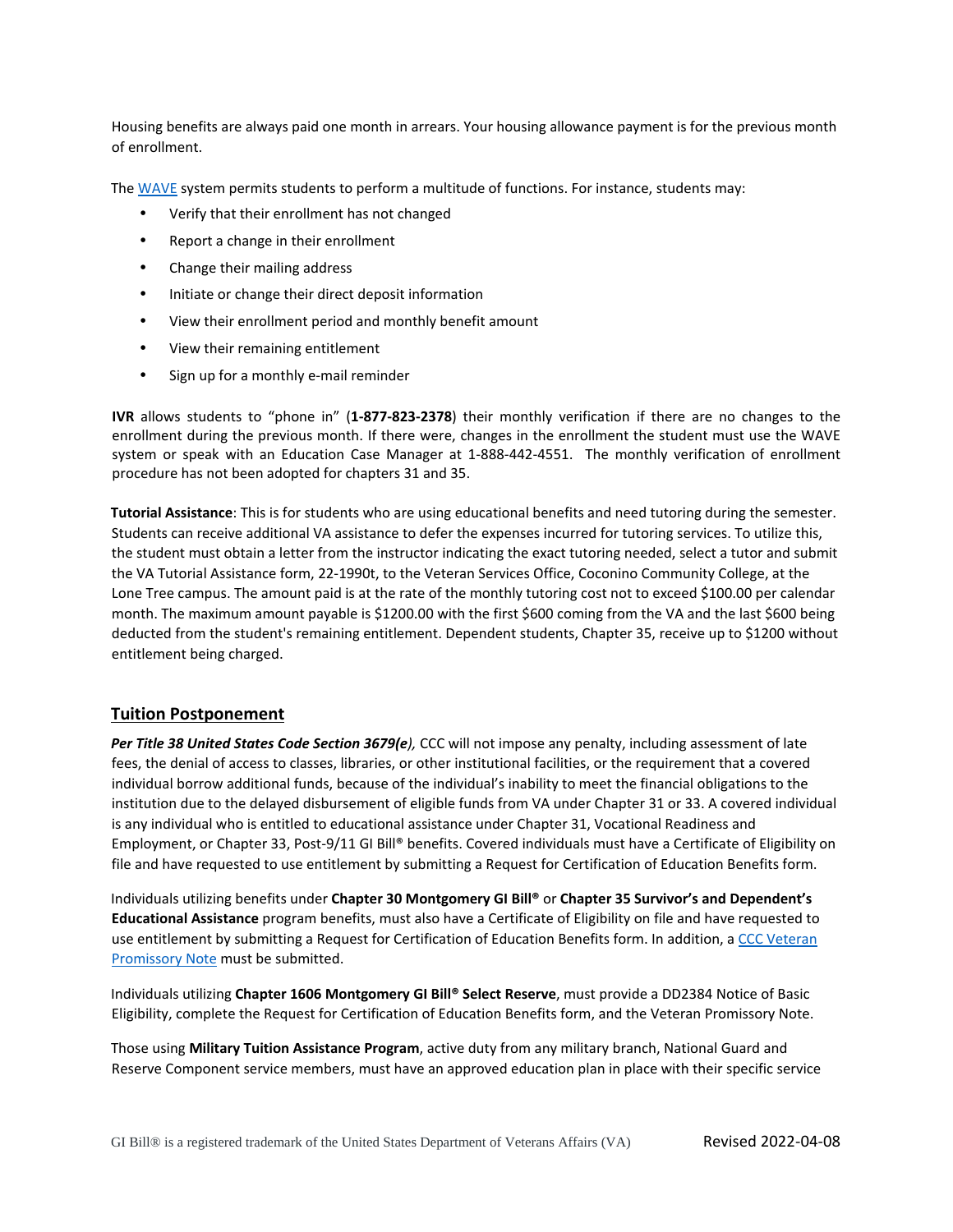branch. They will also need to complete the Request for Certification of Education Benefits form and the Veteran Promissory Note.

### **Veterans Satisfactory Academic Progress Policy**

This [Satisfactory Academic Progress Policy](https://www.coconino.edu/va/veterans-satisfactory-academic-progress) applies to all students utilizing VA Education Benefits. The terms "Veterans" and "Veteran students" refers to students eligible for and receiving VA Education Benefits.

- Grades are published at the end of each semester.
- Students are placed on academic probation when their cumulative grade point average is less than 2.00. Veterans on academic probation maintain eligibility for Veteran benefits.
- Students on academic probation have two regular (fall and spring) semesters to raise their cumulative grade point average to 2.00, or they will be placed on academic suspension.
- Veterans on suspension are not eligible for Veteran educational benefits.
- Students on academic probation or suspension must meet with an academic advisor.
- Students may appeal academic probation or suspension, by submitting a letter to the Office of Registration and Enrollment.

#### **Military Activation**

To assist students attending Coconino Community College (CCC) who are members of the Reserve or National Guard (both US citizens and foreign nationals) when called for military active duty students can complete the [Military Activation Form](https://www.coconino.edu/resources/files/pdfs/financial-aid/vet-services/VA014-MAF.pdf) (MAF). The student would contact the School Certifying Official (SCO) in the Veteran Services Office, indicating activation for military duty and provide a copy of their Military Duty Activation orders. The student would then complete the MAF and choose from one of the options below based on the point in the semester the student is called to military active duty.

#### • **Remain Enrolled in Courses:**

Students who wish to remain in their courses while activated may contact their instructors prior to departure to see if it is possible to complete the course requirements remotely. It is at the instructor's discretion to approve the student remaining in the course. It is the student's responsibility to complete the course during the normal timeframe of the course if an agreement is made with the instructor. A written agreement between the instructor and student must be provided to the Veterans Services Office to be placed in the student's file.

#### • **Administrative Incomplete:**

Each instructor will submit a Student Incomplete Contract to the Registrar. The Registrar will administratively assign a grade of Incomplete to the transcript for each course. Appropriate documentation will be placed in the student's educational record. Requesting a grade of "I" (Incomplete) must adhere to the rules of Procedure 303-05 Grading.

#### • **Administrative Drop with Refund:**

Completion of the MAF will initiate the refund request, and the student will not be required to complete the Refund Request Form through Student Accounts. Student will receive a 100% refund of all tuition and fees. This refund will be applied toward the original payer of the tuition and fees, which may include Federal Financial Aid, Department of Veterans Affairs, or the student. Federal Financial Aid will be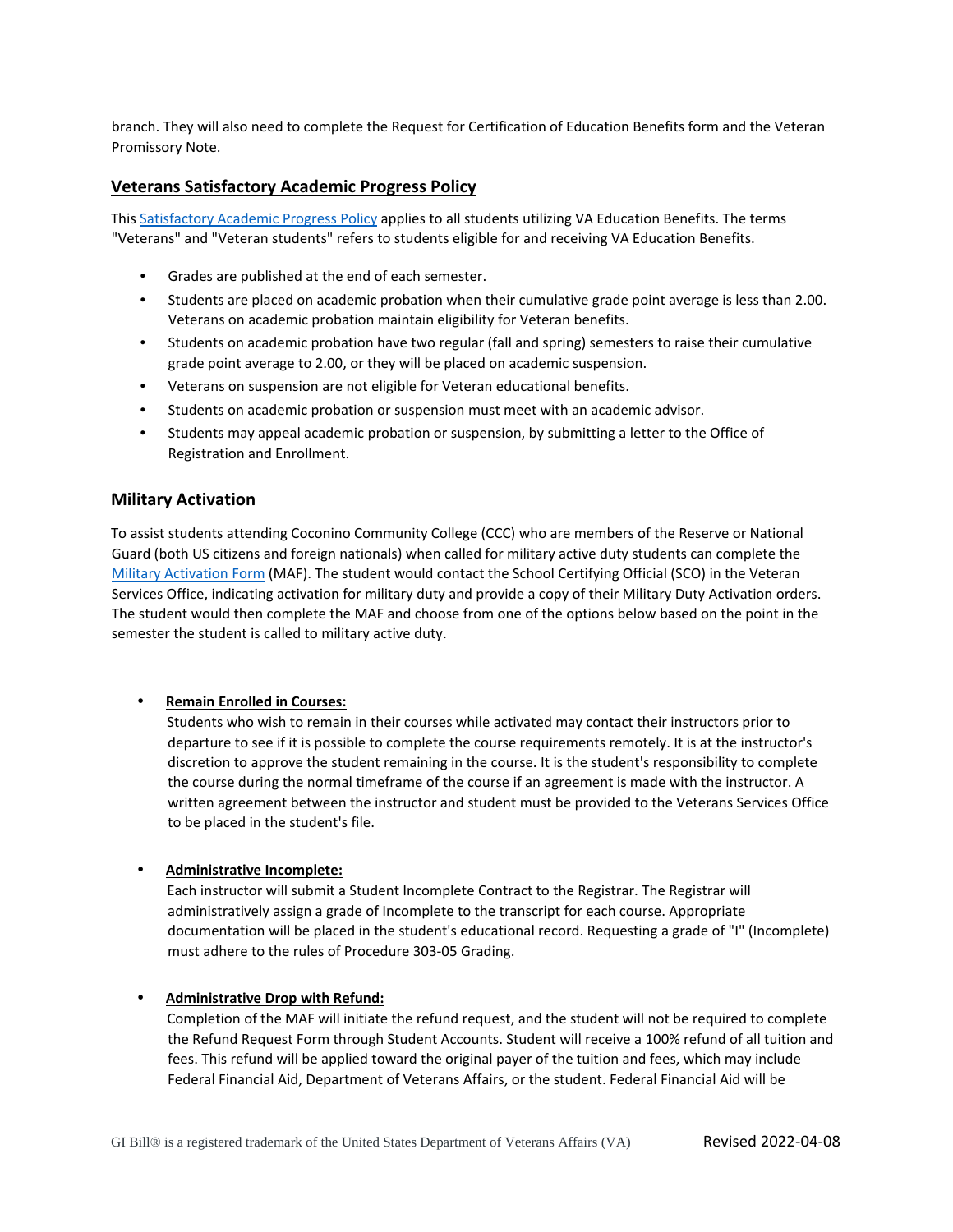adjusted or refunded in accordance with existing College and Federal policies. Requesting an administrative withdrawal must adhere to the rules of Procedure 501-11 Student Withdrawal. The College will work with the student to re-enroll in courses upon return from Military Active Duty without penalty.

Reservists who are fulfilling their annual two-week active duty drill training do not complete a MAF and are not covered by the above procedure. Reservists are encouraged to schedule their drill time during periods when classes are not in session. When this is not possible, and the student's drill time lands within the semester, the instructor and student are encouraged to work together to meet the requirements of the course during the student's absence. Students may not be penalized for military responsibilities, including drill training if they satisfy all work required for the class as agreed upon by the student and the instructor.

In some instances, reservists may be called to duty or scheduled for drill training during finals week. If this occurs, the student should work with the instructor to adjust their finals schedule prior to the deployment without the use of a MAF.

## **Principles of Excellence**

*Executive Order 13607*, Principles of Excellence was enacted by President Obama on April 27, 2012 to ensure "…that Federal military and veteran's educational benefits programs are providing service members, veterans, spouses, and other family members with the information, support, and protection they deserve…" (Executive, 2012, para. 1).

Under the Principles of Excellence, Coconino Community College agrees to:

- Provide students with a personalized form covering the total cost of an education program
- Provide educational plans for military and veteran education beneficiaries
- End fraudulent and aggressive recruiting techniques and misrepresentations
- Accommodate service members and reservists absent due to service requirements
- Designate a point of contact to provide academic and financial advice
- Ensure accreditation of all new programs prior to enrolling students
- Align institutional refund policies with those under Title IV, which governs the administration of federal financial aid programs.

### **General information regarding each military branch and service**

- [Department of Defense](https://www.defense.gov/)
- [US Air Force](https://www.airforce.com/)
- [US Army](https://www.army.mil/)
- [US Coast Guard](https://www.uscg.mil/)
- [US Marine Corps](https://www.marines.mil/)
- [US Navy](https://www.navy.mil/)
- [House Committee on Veteran Affairs](https://veterans.house.gov/) This site provides up-to-date news and information on legislation and legislators working for veterans and veteran's benefits issues.
- [National Archives and Records Administration](https://www.archives.gov/) This site can assist students looking for past military service records.
- [Lost DD214](https://www.va.gov/records/get-military-service-records/)